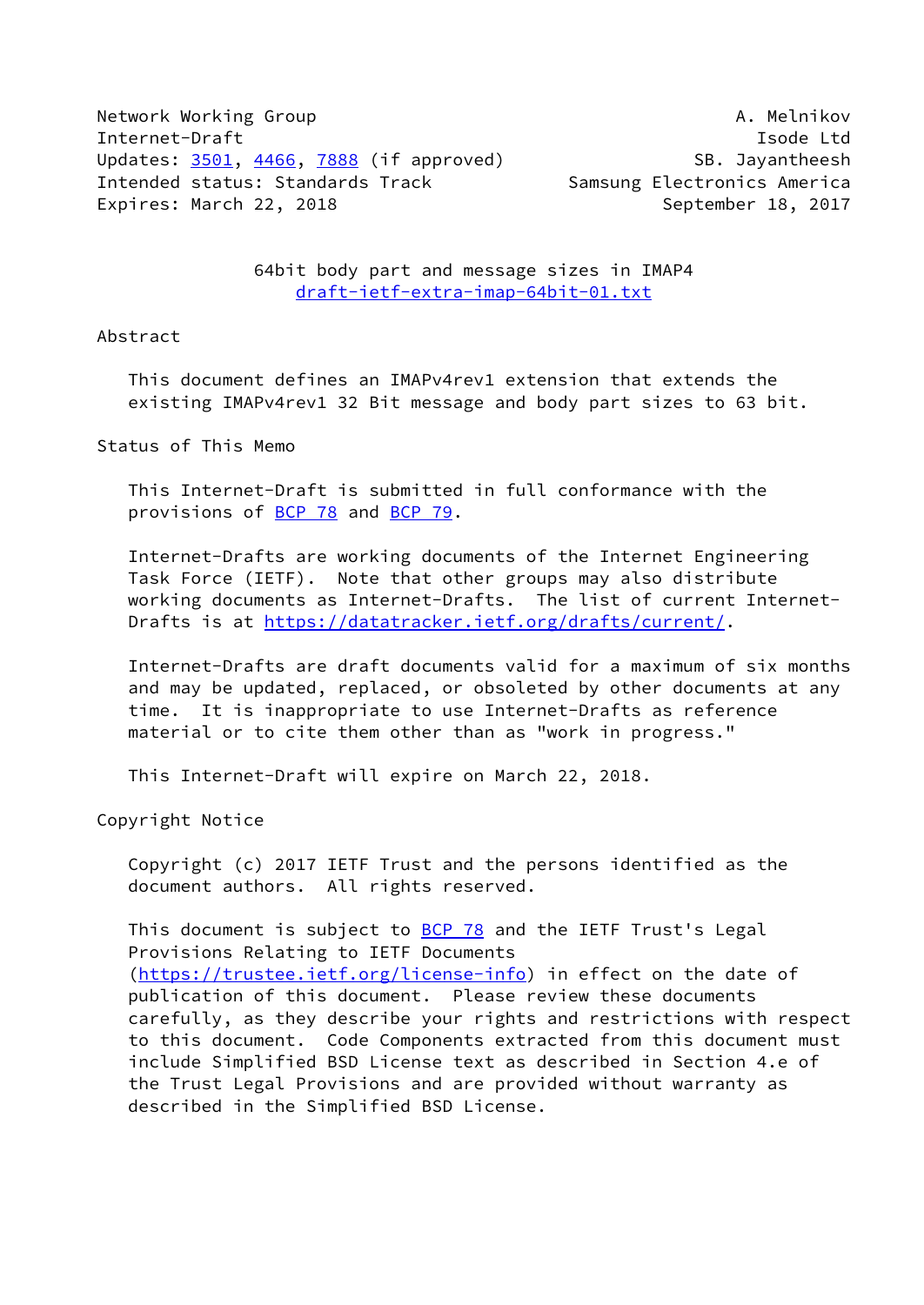<span id="page-1-1"></span>Internet-Draft 64bit body part and message sizes in IMAP4 September 2017

 This document may contain material from IETF Documents or IETF Contributions published or made publicly available before November 10, 2008. The person(s) controlling the copyright in some of this material may not have granted the IETF Trust the right to allow modifications of such material outside the IETF Standards Process. Without obtaining an adequate license from the person(s) controlling the copyright in such materials, this document may not be modified outside the IETF Standards Process, and derivative works of it may not be created outside the IETF Standards Process, except to format it for publication as an RFC or to translate it into languages other than English.

Table of Contents

|  | 1. Introduction $\ldots \ldots \ldots \ldots \ldots \ldots \ldots \ldots \ldots$ |
|--|----------------------------------------------------------------------------------|

## <span id="page-1-0"></span>[1](#page-1-0). Introduction

IMAP [\[RFC3501](https://datatracker.ietf.org/doc/pdf/rfc3501)] only allows body parts or message sizes which are 32 bit. This document introduces an IMAP extension that allows for message and body part sizes to be 63 bit.

 The client wishing to use this extension MUST issue ENABLE 64BIT. Refer [[RFC5161](https://datatracker.ietf.org/doc/pdf/rfc5161)] for the usage of ENABLE command.

## <span id="page-1-2"></span>[2](#page-1-2). Requirements Notation

 The key words "MUST", "MUST NOT", "REQUIRED", "SHALL", "SHALL NOT", "SHOULD", "SHOULD NOT", "RECOMMENDED", "MAY", and "OPTIONAL" in this document are to be interpreted as described in [\[RFC2119](https://datatracker.ietf.org/doc/pdf/rfc2119)].

 In examples, "C:" and "S:" indicate lines sent by the client and server respectively. If a single "C:" or "S:" label applies to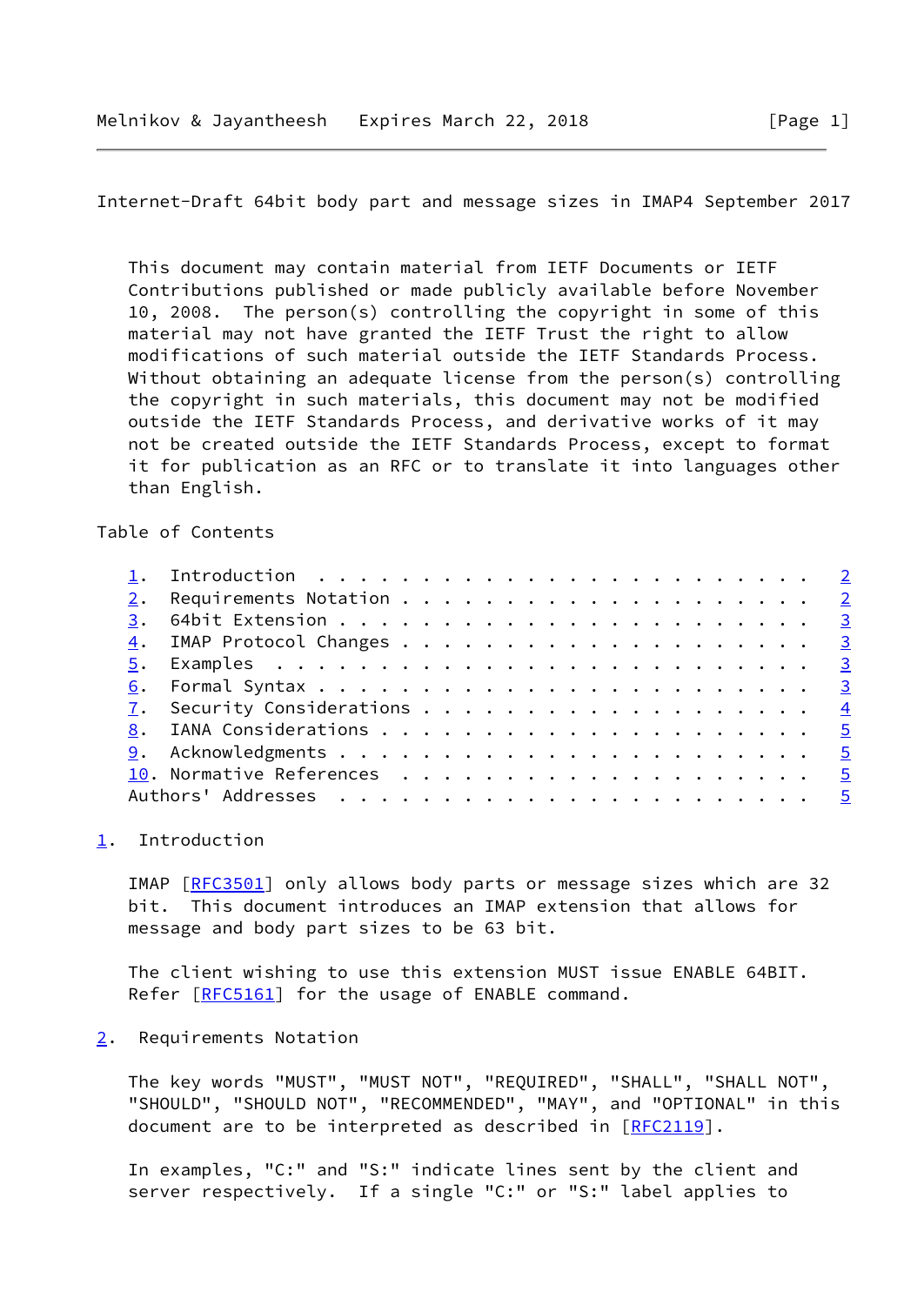multiple lines, then the line breaks between those lines are for editorial clarity only and are not part of the actual protocol exchange.

Melnikov & Jayantheesh Expires March 22, 2018 [Page 2]

<span id="page-2-1"></span>Internet-Draft 64bit body part and message sizes in IMAP4 September 2017

<span id="page-2-0"></span>[3](#page-2-0). 64bit Extension

 An IMAP server that supports the 64bit extension advertises this by including the name 64BIT in its CAPABILITY list in the authenticated state. The server may also advertise this extension before the user has logged in. If this capability is omitted, no information is conveyed about the server's status of supporting this extension.

 IMAP server should respond with BAD response for the 64bit message size messages sent by the IMAP client unless it issues "ENABLE 64BIT" in the current connection.

<span id="page-2-2"></span>[4](#page-2-2). IMAP Protocol Changes

TBD.

<span id="page-2-3"></span>[5](#page-2-3). Examples

 C: t1 CAPABILITY S: \* CAPABILITY IMAP4rev1 ID 64BIT S: t1 OK foo C: t2 ENABLE 64BIT S: \* ENABLED 64BIT S: t2 OK foo

<span id="page-2-4"></span>[6](#page-2-4). Formal Syntax

 The following syntax specification uses the Augmented Backus-Naur Form (ABNF) notation as specified in [\[ABNF](#page-4-5)].

 Non-terminals referenced but not defined below are as defined by [\[RFC3501](https://datatracker.ietf.org/doc/pdf/rfc3501)].

 All alphabetic characters are case-insensitive. The use of upper or lower case characters to define token strings is for editorial clarity only. Implementations MUST accept these strings in a case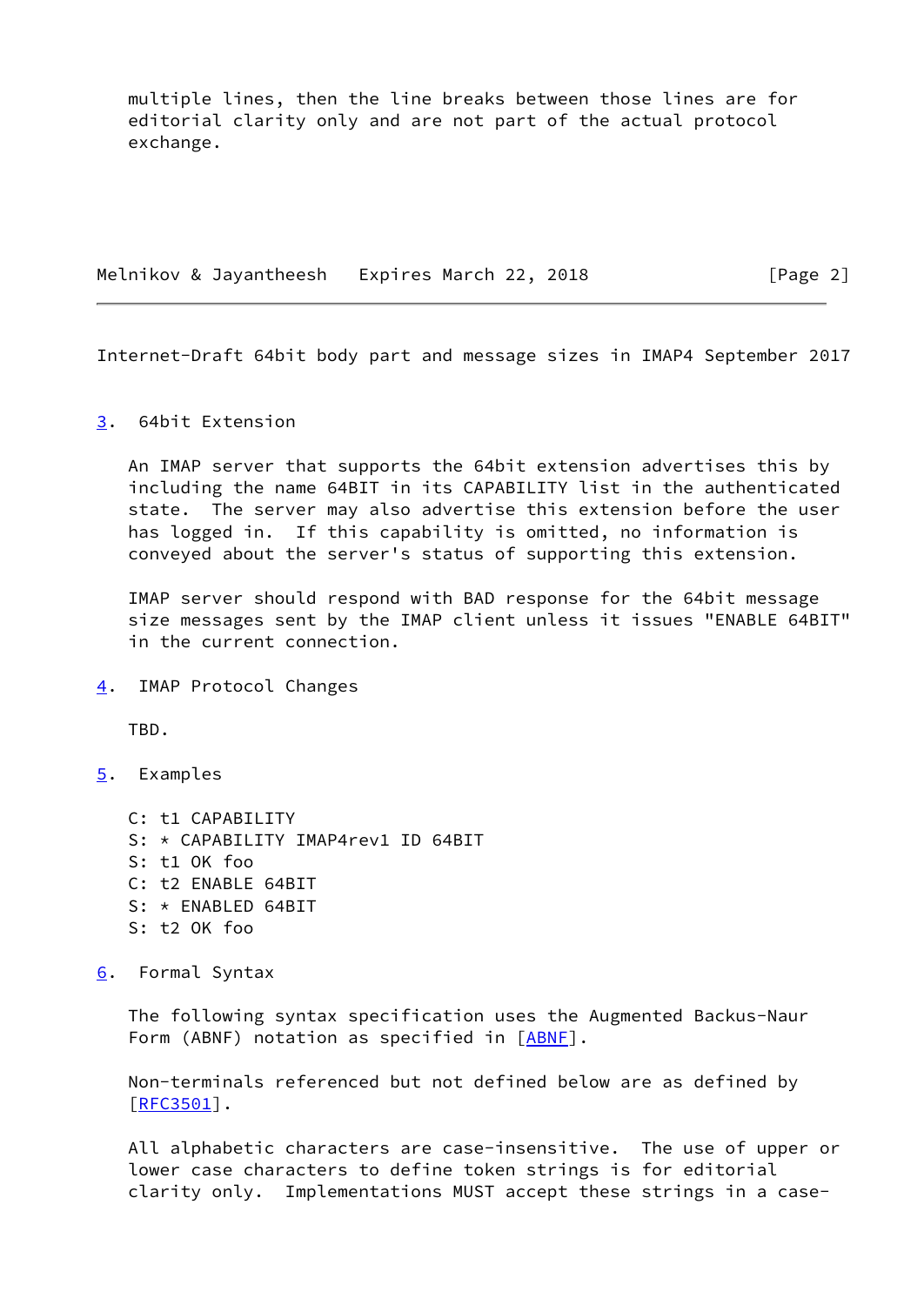insensitive fashion.

Melnikov & Jayantheesh Expires March 22, 2018 [Page 3]

<span id="page-3-0"></span>Internet-Draft 64bit body part and message sizes in IMAP4 September 2017 body-extension  $=$  / number64 ; Alexey: I am not sure if this change is absolutely needed!  $body-fld-lines = number64$  body-fld-octets = number64 fetch-att  $=$  / "BODY" section ["<" number64 "." nz-number64 ">"] / "BODY.PEEK" section ["<" number64 "." nz-number64 ">"] literal  $= "{"$  number64  $["+"] "}"$  CRLF \*CHAR8 ; number64 represents the number of CHAR8s. ; NOTE: "+" can only present when LITERAL+/LITERAL- ; is also advertised literal8 = " $\sim$ {" number64 ["+"] "}" CRLF \*OCTET ;; Updating [RFC 4466](https://datatracker.ietf.org/doc/pdf/rfc4466) version. ;; A string that might contain NULs. ;; <number> represents the number of OCTETs ;; in the response string. ;; The "+" is only allowed when both LITERAL+/LITERAL- ;; and BINARY extensions are supported by the server ;; [\[RFC7888](https://datatracker.ietf.org/doc/pdf/rfc7888)]  $msg-attr-static = / "RFC822.SIZE" SP number64$  $msg-attr-static = / "RFC822.SIZE" SP number64$  $msg-attr-static = / "RFC822.SIZE" SP number64$  search-key =/ "LARGER" SP number64 / "SMALLER" SP number64  $number64 = 1 * DIGIT$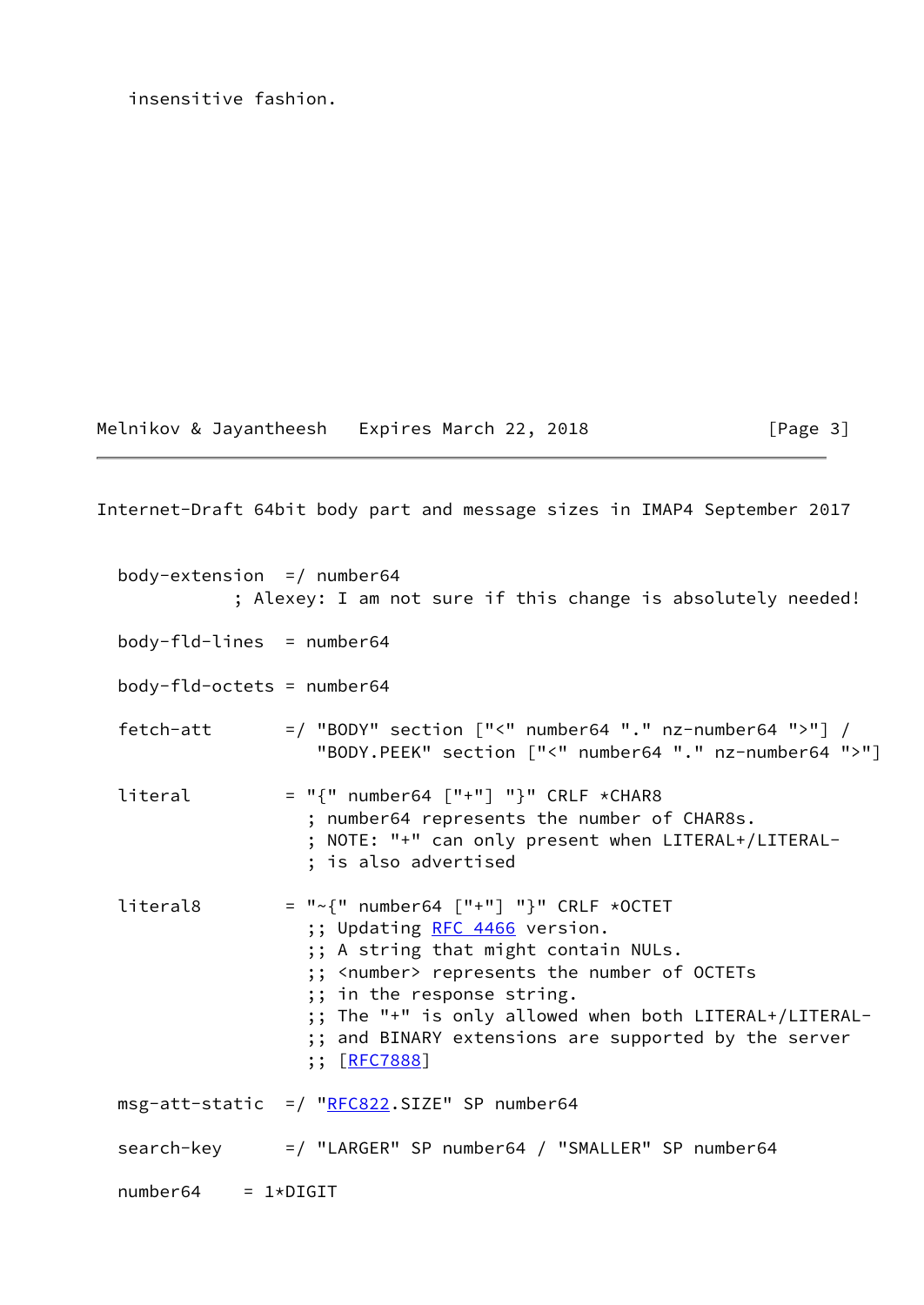```
 ; Unsigned 63-bit integer
                ; (0 <= n <= 9,223,372,036,854,775,807)
 nz-number64 = digit-nz *DIGIT
                ; Unsigned 63-bit integer
                ; (0 < n <= 9,223,372,036,854,775,807)
CHAR8 = \text{cdefined in RFC } 3501
```
<span id="page-4-0"></span>[7](#page-4-0). Security Considerations

TBD.

 This document doesn't raise any other security concerns not already raised by [[RFC3501](https://datatracker.ietf.org/doc/pdf/rfc3501)].

Melnikov & Jayantheesh Expires March 22, 2018 [Page 4]

<span id="page-4-2"></span>Internet-Draft 64bit body part and message sizes in IMAP4 September 2017

<span id="page-4-1"></span>[8](#page-4-1). IANA Considerations

 IANA is asked to add "64BIT" to the IMAP Capabilities registry, using this document as its reference.

<span id="page-4-3"></span>[9](#page-4-3). Acknowledgments

TBD.

- <span id="page-4-5"></span><span id="page-4-4"></span>[10.](#page-4-4) Normative References
	- [ABNF] Crocker, D. and P. Overell, "Augmented BNF for Syntax Specifications: ABNF", STD 68, [RFC 5234](https://datatracker.ietf.org/doc/pdf/rfc5234), January 2008.
	- [RFC2088] Myers, J., "IMAP4 non-synchronizing literals", [RFC 2088](https://datatracker.ietf.org/doc/pdf/rfc2088), DOI 10.17487/RFC2088, January 1997, <[https://www.rfc-editor.org/info/rfc2088>](https://www.rfc-editor.org/info/rfc2088).
	- [RFC2119] Bradner, S., "Key words for use in RFCs to Indicate Requirement Levels", [BCP 14](https://datatracker.ietf.org/doc/pdf/bcp14), [RFC 2119](https://datatracker.ietf.org/doc/pdf/rfc2119), DOI 10.17487/RFC2119, March 1997, <[https://www.rfc-editor.org/info/rfc2119>](https://www.rfc-editor.org/info/rfc2119).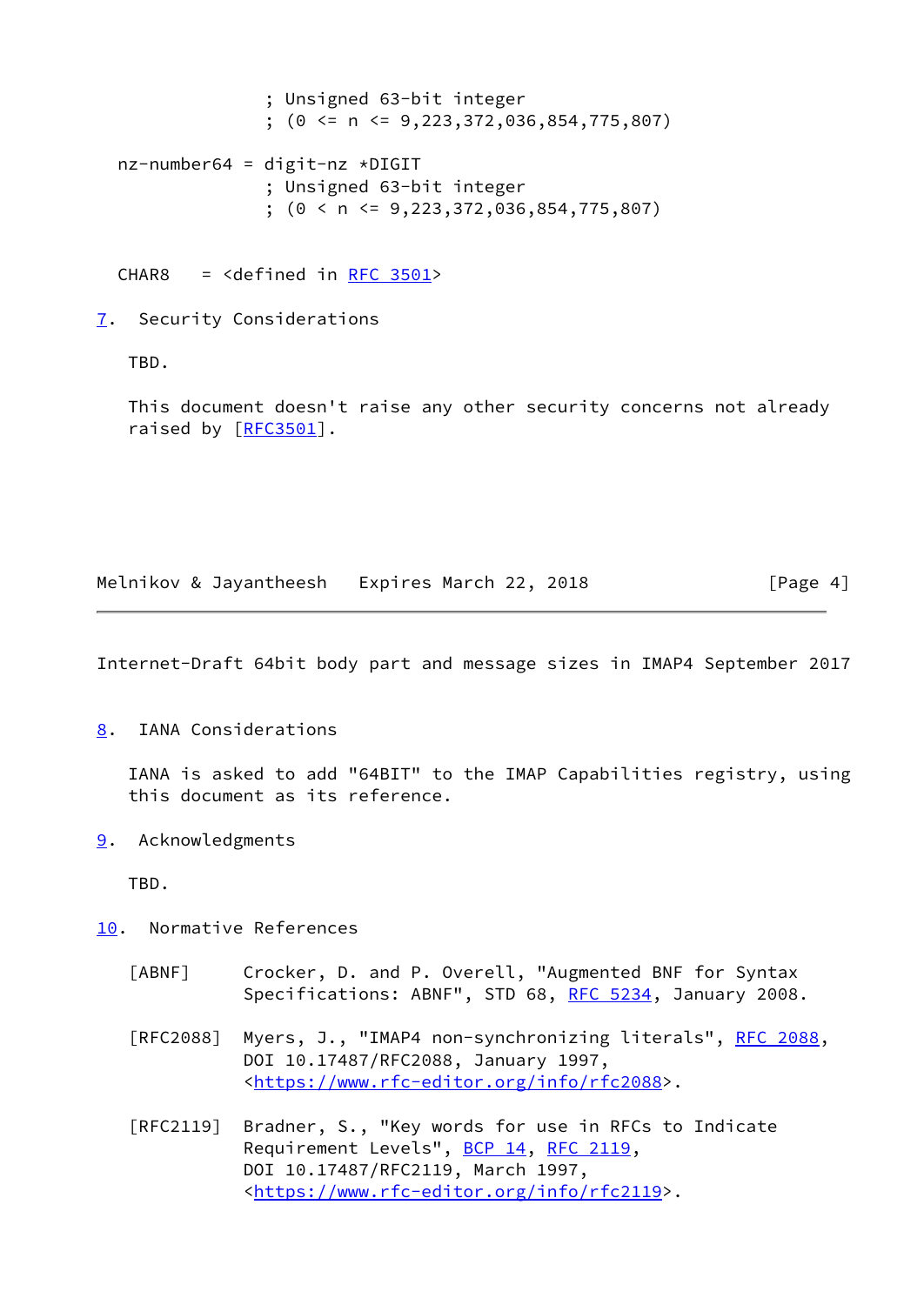- [RFC3501] Crispin, M., "INTERNET MESSAGE ACCESS PROTOCOL VERSION 4rev1", [RFC 3501,](https://datatracker.ietf.org/doc/pdf/rfc3501) DOI 10.17487/RFC3501, March 2003, <[https://www.rfc-editor.org/info/rfc3501>](https://www.rfc-editor.org/info/rfc3501).
- [RFC3516] Nerenberg, L., "IMAP4 Binary Content Extension", [RFC 3516,](https://datatracker.ietf.org/doc/pdf/rfc3516) DOI 10.17487/RFC3516, April 2003, <[https://www.rfc-editor.org/info/rfc3516>](https://www.rfc-editor.org/info/rfc3516).
- [RFC4466] Melnikov, A. and C. Daboo, "Collected Extensions to IMAP4 ABNF", [RFC 4466](https://datatracker.ietf.org/doc/pdf/rfc4466), DOI 10.17487/RFC4466, April 2006, <[https://www.rfc-editor.org/info/rfc4466>](https://www.rfc-editor.org/info/rfc4466).
- [RFC5161] Gulbrandsen, A., Ed. and A. Melnikov, Ed., "The IMAP ENABLE Extension", [RFC 5161](https://datatracker.ietf.org/doc/pdf/rfc5161), DOI 10.17487/RFC5161, March 2008, [<https://www.rfc-editor.org/info/rfc5161](https://www.rfc-editor.org/info/rfc5161)>.

Authors' Addresses

 Alexey Melnikov Isode Ltd 14 Castle Mews Hampton, Middlesex TW12 2NP UK

Email: Alexey.Melnikov@isode.com

Melnikov & Jayantheesh Expires March 22, 2018 [Page 5]

Internet-Draft 64bit body part and message sizes in IMAP4 September 2017

 Jayantheesh S B Samsung Electronics America 685 US Highway 202/206 Bridgewater, New Jersey 08807 USA

Email: jayantheesh.sb@gmail.com